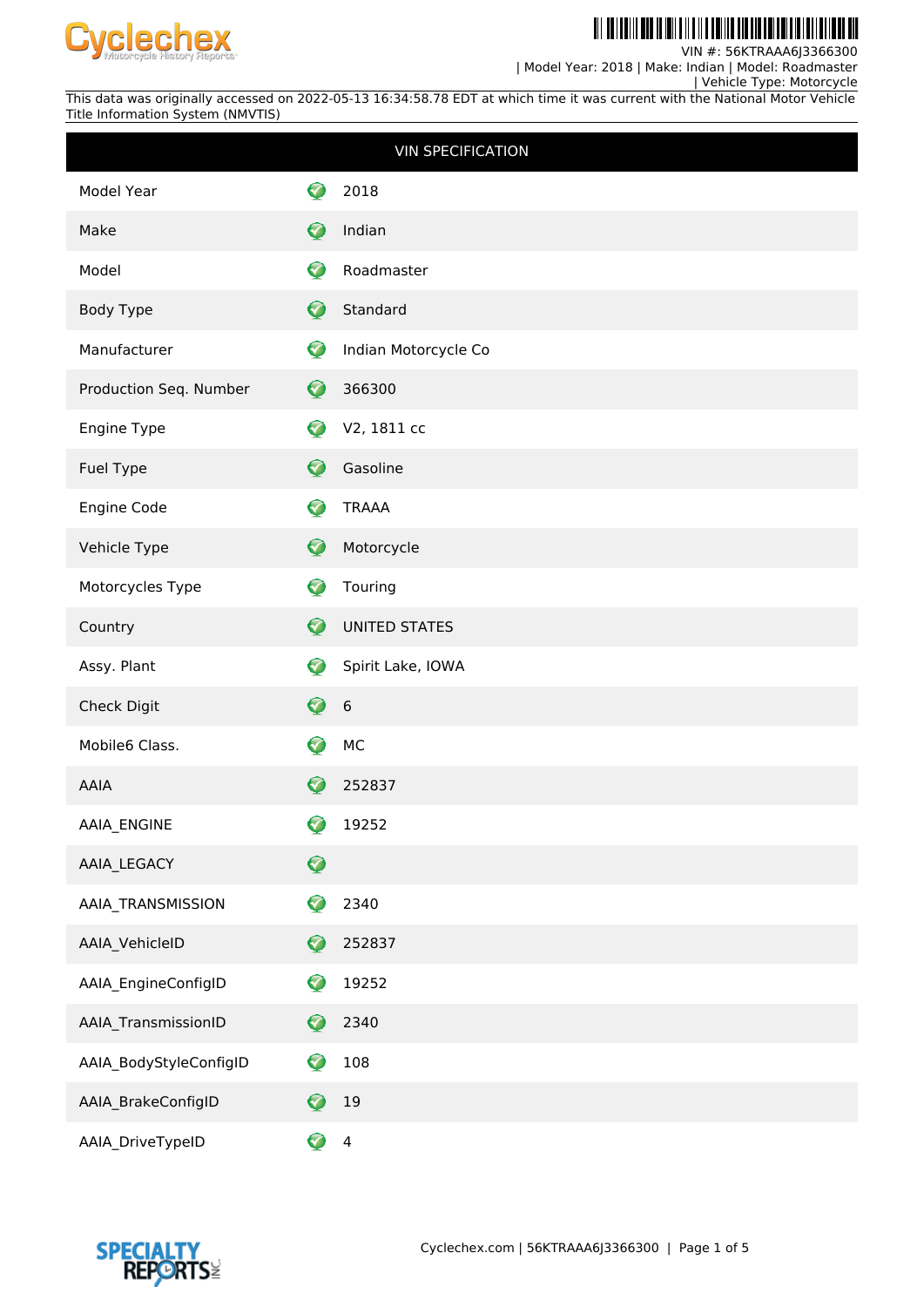

# <u>Tii dhii dhi dha il inii 1 il 1 il 1 ilmiin tii 1 il 1 ilmii 1 i</u>

VIN #: 56KTRAAA6J3366300 | Model Year: 2018 | Make: Indian | Model: Roadmaster

 | Vehicle Type: Motorcycle This data was originally accessed on 2022-05-13 16:34:58.78 EDT at which time it was current with the National Motor Vehicle Title Information System (NMVTIS)

AAIA\_SpringTypeConfigID  $\bigcirc$  15

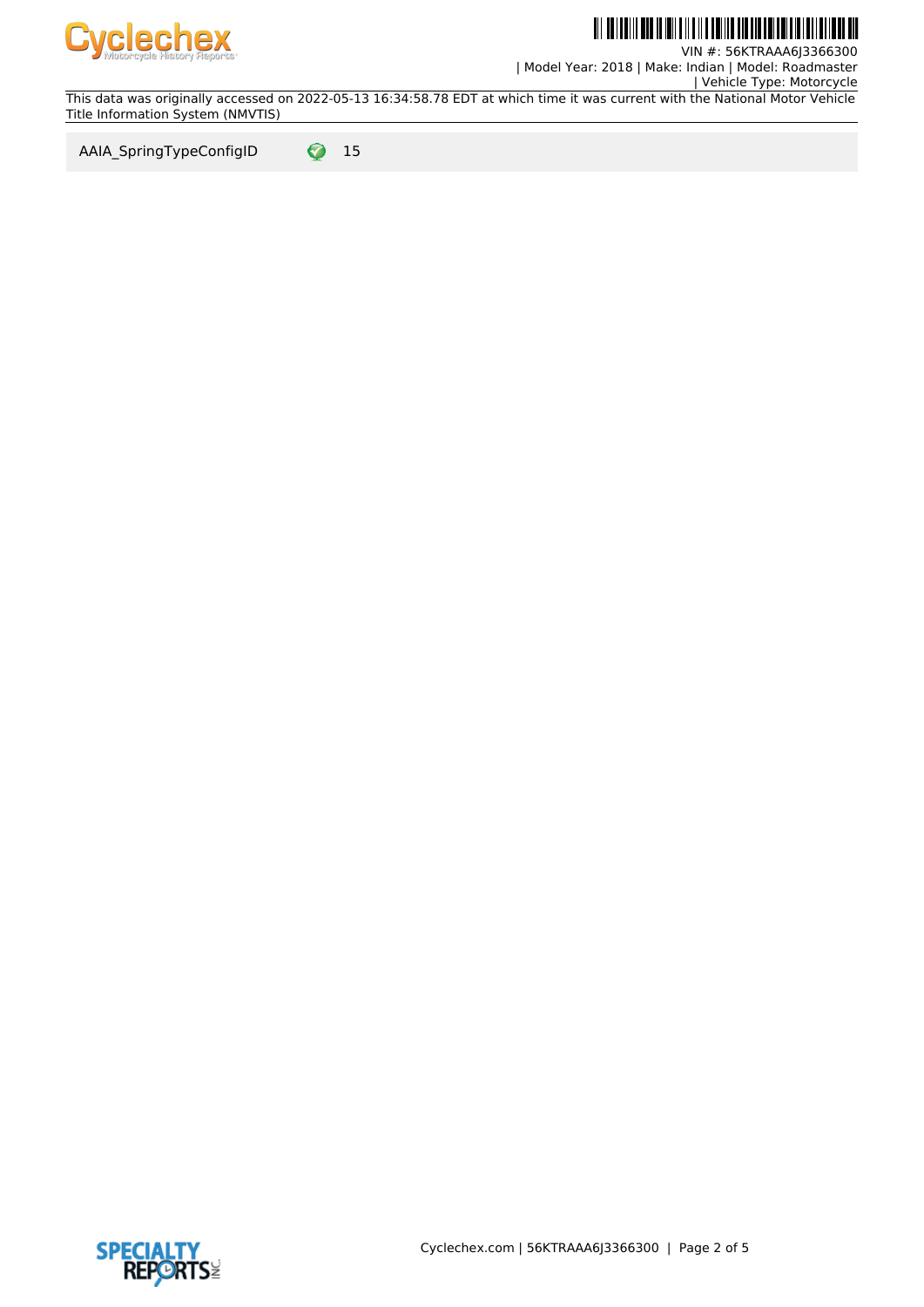

II II IIII I II II I IIIIII IIIII

VIN #: 56KTRAAA6J3366300 | Model Year: 2018 | Make: Indian | Model: Roadmaster

| Vehicle Type: Motorcycle

This data was originally accessed on 2022-05-13 16:34:58.78 EDT at which time it was current with the National Motor Vehicle Title Information System (NMVTIS)

### **MULTI-STATE VEHICLE HISTORY REPORT**

| <b>CONDITION HISTORY</b>       |              |                                       |  |  |  |
|--------------------------------|--------------|---------------------------------------|--|--|--|
| <b>Brand Category</b>          |              | <b>NMVTIS Search Result</b>           |  |  |  |
| <b>Total Loss</b>              | ♡            | No Title Brand found by Cyclechex.com |  |  |  |
| Salvage                        | Ø            | No Title Brand found by Cyclechex.com |  |  |  |
| <b>Disclosed Damage</b>        | 7            | No Title Brand found by Cyclechex.com |  |  |  |
| <b>Bond</b>                    | 0            | No Title Brand found by Cyclechex.com |  |  |  |
| Flood                          | ❤            | No Title Brand found by Cyclechex.com |  |  |  |
| Cars/Cash for Clunkers         | ❤            | No Title Brand found by Cyclechex.com |  |  |  |
| Gray Market                    | ❤            | No Title Brand found by Cyclechex.com |  |  |  |
| Junk                           | ❤            | No Title Brand found by Cyclechex.com |  |  |  |
| Manufacturer Brand             | ❤            | No Title Brand found by Cyclechex.com |  |  |  |
| New/Re-Issued VIN              | ❤            | No Title Brand found by Cyclechex.com |  |  |  |
| Odometer                       | 3            | No Title Brand found by Cyclechex.com |  |  |  |
| Rebuilt/Repaired/Reconstructed | ❤            | No Title Brand found by Cyclechex.com |  |  |  |
| Dismantled                     | ଚ            | No Title Brand found by Cyclechex.com |  |  |  |
| Rental/Taxi/Police             | ❤            | No Title Brand found by Cyclechex.com |  |  |  |
| Agricultural/Logging Vehicle   | ❤            | No Title Brand found by Cyclechex.com |  |  |  |
| <b>Title Copy</b>              | ❤            | No Title Brand found by Cyclechex.com |  |  |  |
| Antique/Classic                | 3            | No Title Brand found by Cyclechex.com |  |  |  |
| Undisclosed Lien               | <del>⊲</del> | No Title Brand found by Cyclechex.com |  |  |  |

| <b>TITLE HISTORY</b> |               |                   |            |          |  |  |
|----------------------|---------------|-------------------|------------|----------|--|--|
| <b>State</b>         | <b>Status</b> | VIN               | Issue Date | Odometer |  |  |
| <b>Florida</b>       | Current       | 56KTRAAA6J3366300 | 03/11/2019 | 25 Miles |  |  |

No historical title records for this vehicle.

### JUNK AND SALVAGE INFORMATION

No Junk/Salvage Reportings Found

### RECALL DATA FROM NATIONAL HIGHWAY TRAFFIC SAFETY ADMINISTRATION (NHTSA)

[Click here](https://www-odi.nhtsa.dot.gov/owners/SearchSafetyIssues) to check for any unrepaired recalls associated with your motorcycle. Have your VIN available.

**Report Received Date:** 29/10/2019

**Component:** ELECTRICAL SYSTEM

**Manufacturer:** Indian Motorcycle Company

 **Summary:** Indian Motorcycle Company (Indian) is recalling certain 2014-2019 Chief, Chieftain, Roadmaster, and Springfield motorcycles. The gear position switch contacts may oxidize, causing the gear position display to inaccurately show that the motorcycle is in neutral when it is actually in gear.

 **Remedy:** Indian will notify owners, and as an interim repair, dealers will clean the gear position switch. The switch will be replaced, once parts are available, currently expected to be in the first few months of 2020. These repairs will be performed free of charge. Indian issued an interim to owners on November 6, 2019. Owners may contact Indian customer service at 1-877-204-3697. Indian's number for this recall is I-19-03.

 **Notes:** Owners may also contact the National Highway Traffic Safety Administration Vehicle Safety Hotline at 1-888-327-4236 (TTY 1-800-424-9153), or go to www.safercar.gov.

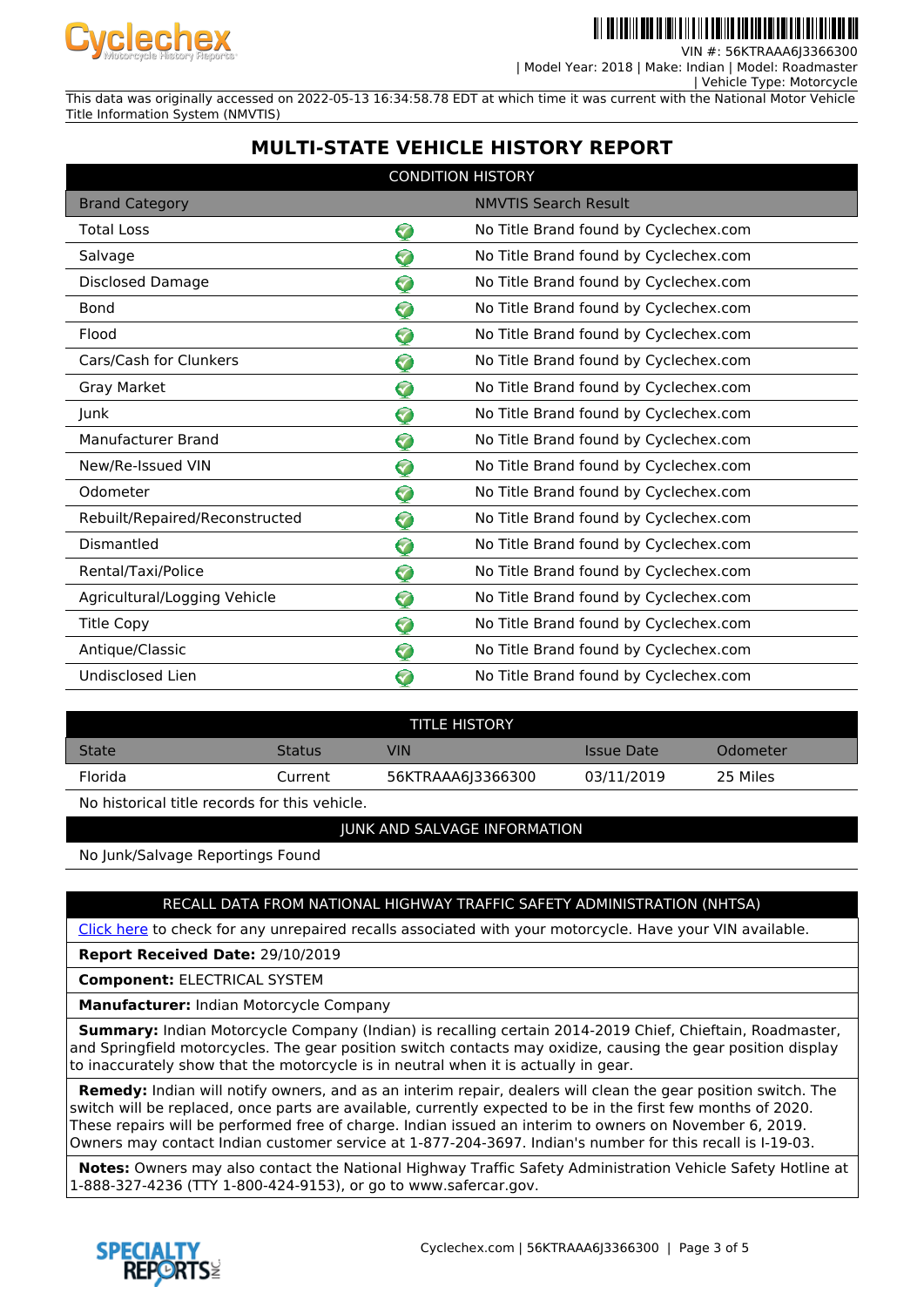

VIN #: 56KTRAAA6J3366300

| Model Year: 2018 | Make: Indian | Model: Roadmaster

 | Vehicle Type: Motorcycle This data was originally accessed on 2022-05-13 16:34:58.78 EDT at which time it was current with the National Motor Vehicle Title Information System (NMVTIS)

#### **Report Received Date:** 10/04/2018

**Component:** ELECTRICAL SYSTEM

**Manufacturer:** Indian Motorcycle Company

 **Summary:** Indian Motorcycle Company (Indian) is recalling certain 2018 Indian Chief, Chief Classic, Chief Dark Horse, Chief Vintage, Chieftain, Chieftain Classic, Chieftain Dark Horse, Chieftain Elite, Chieftain Limited, Springfield, Springfield Dark Horse, Roadmaster, Roadmaster Elite, Roadmaster Icon, and Roadmaster Classic motorcycles. Corrosion may develop within the right combination switch, potentially resulting in the motorcycle starting without the user's intent if the key fob is near the motorcycle and the required safety interlock conditions are met.

 **Remedy:** Indian will notify owners, and dealers will replace the right hand combination switch, free of charge. Owners may contact Indian customer service at 1-877-204-3697. Indian's number for this recall is I-18-04.

 **Notes:** Owners may also contact the National Highway Traffic Safety Administration Vehicle Safety Hotline at 1-888-327-4236 (TTY 1-800-424-9153), or go to www.safercar.gov.

#### INSURANCE INFORMATION

Occurrence Reporting Entity Date of Insurance Claim

No Total Loss Reportings Found

| LIEN INFORMATION                              |      |  |  |  |  |
|-----------------------------------------------|------|--|--|--|--|
| <b>Entity Title</b>                           | Date |  |  |  |  |
| There are no liens reported for this vehicle. |      |  |  |  |  |

Lien data does not include information on all motor vehicles in the United States because not all lienholders provide information to the source of this lien data.

| <b>DETAILS</b>        |                      |               |                   |  |  |  |
|-----------------------|----------------------|---------------|-------------------|--|--|--|
| <b>Standard Data</b>  |                      |               |                   |  |  |  |
| body-type             | Cruiser              | check-digit   |                   |  |  |  |
| country               | <b>United States</b> | engine-type   | 1811 disp 2 cyls  |  |  |  |
| identification        | 56KTRAAA6J3366300    | make          | Indian Motorcycle |  |  |  |
| model                 | Roadmaster           | model-year    | 2018              |  |  |  |
| production-seq-number | 366300               | vehicle-class | Cruiser           |  |  |  |

#### DISCLAIMER

## **NMVTIS Consumer Access Product Disclaimer**

The National Motor Vehicle Title Information System (NMVTIS) is an electronic system that contains information on certain automobiles titled in the United States. NMVTIS is intended to serve as a reliable source of title and **brand** history for automobiles, but it does not contain detailed information regarding a